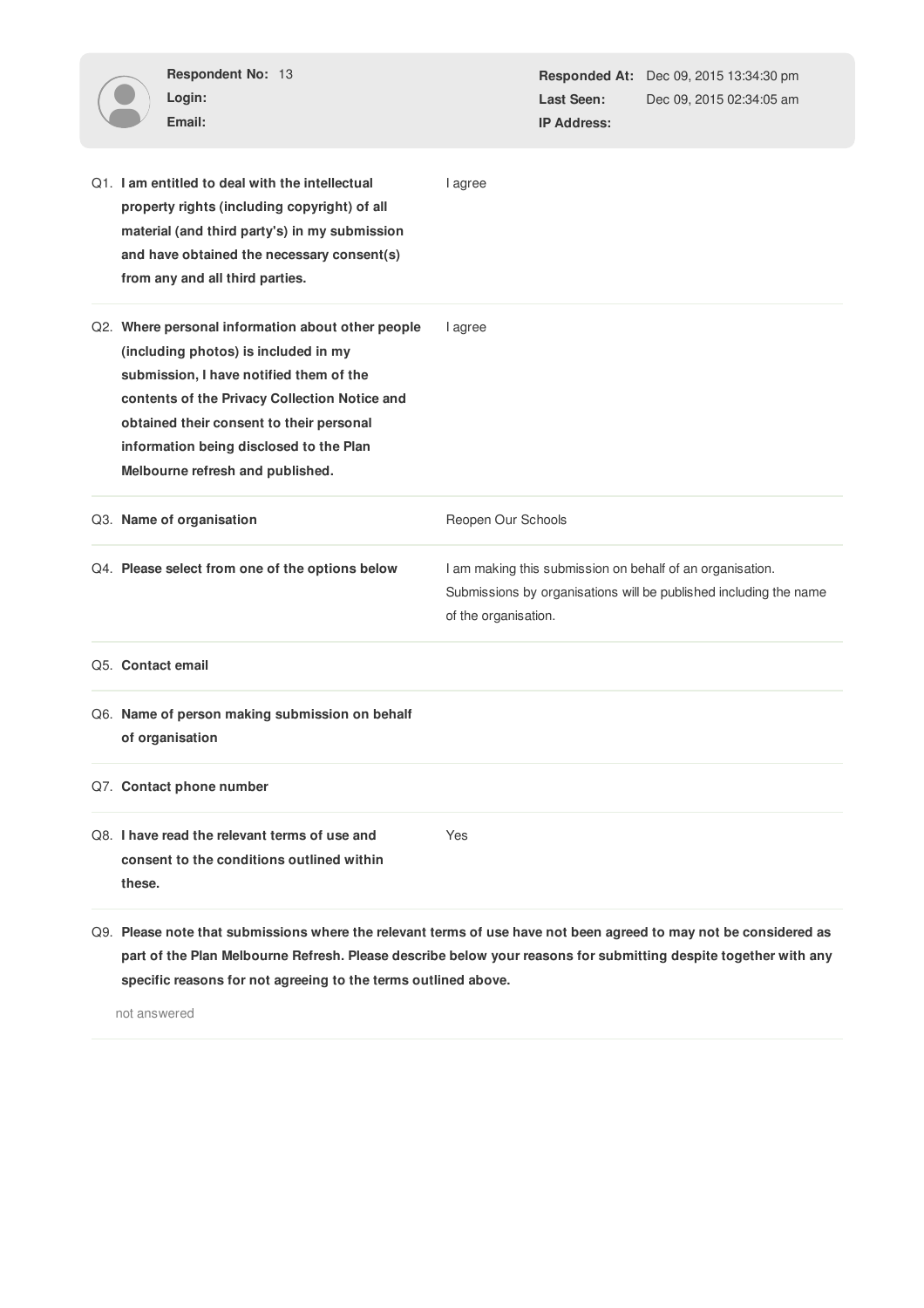# Q10.**The discussion paper includes the option (option 5, page16) that Plan Melbourne better define the key opportunities and challenges for developing Melbourne and outlines some key points for considerations in Box 1. Are there any other opportunities or challenges that we should be aware of?**

Yes. There appears to be very little consideration to the building and re-establishment of Government schools as part of the the creation of the concept of the polycentric 20 minute city. Many communities have had these community facilities removed. Planning must include access for families to government schools. This is consistent with the concept of people, place identify being given greater prominence. Children must be given the opportunity to walk to school to help stave off problems with obesity and to combat an otherwise sedentary lifestyle that is car dependent.

Agree

Q11.**The discussion paper includes the option (option 6, page 18) that the United Nations Sustainable Development Goals be included in Plan Melbourne 2016. Do you agree with this idea? If so, how should the goals be incorporated into Plan Melbourne 2016?**

## Q12.**Please explain your response**

The synopsis provided sounds good, but without being able to read the full explanation of what those terms mean, it is a bit hard to give anything other than a qualified opinion. Economic prosperity, Social inclusion and Environmental sustainability sound great. But these concepts must be balanced against each other. Government schools are important hubs and provide an important aspect of social inclusion and cohesion. Yet Plan Melbourne barely if at all mentions public schools. More needs to be done to include the rebuilding and development of government primary and secondary schools to any polycentric city.

Q13.**The discussion paper includes the option (option 7, page 18) to lock down the existing urban growth boundary and modify the action (i.e. the action under Initiative 6.1.1.1 in Plan Melbourne 2014) to reflect this. Do you agree that there should be a permanent urban growth boundary based on the existing boundary?** Disagree

## Q14.**Please explain your response**

By locking down the growth boundary does this mean that where houses used to have one house, they will now be bought by property developers and replaced with 4 houses? This places extreme pressures on existing infrastructure. I don't think it is responsible or sustainable to lock down growth boundaries without having a discussion in tandem about how services and public infrastructure like roads, public transport., hospitals and schools are going to built or supported to take the increased demand in population increase brought on by the increased number of dwellings and population. This would be counter to the principles discussed of having better local communities as this would not be sustainable, responsible or balanced.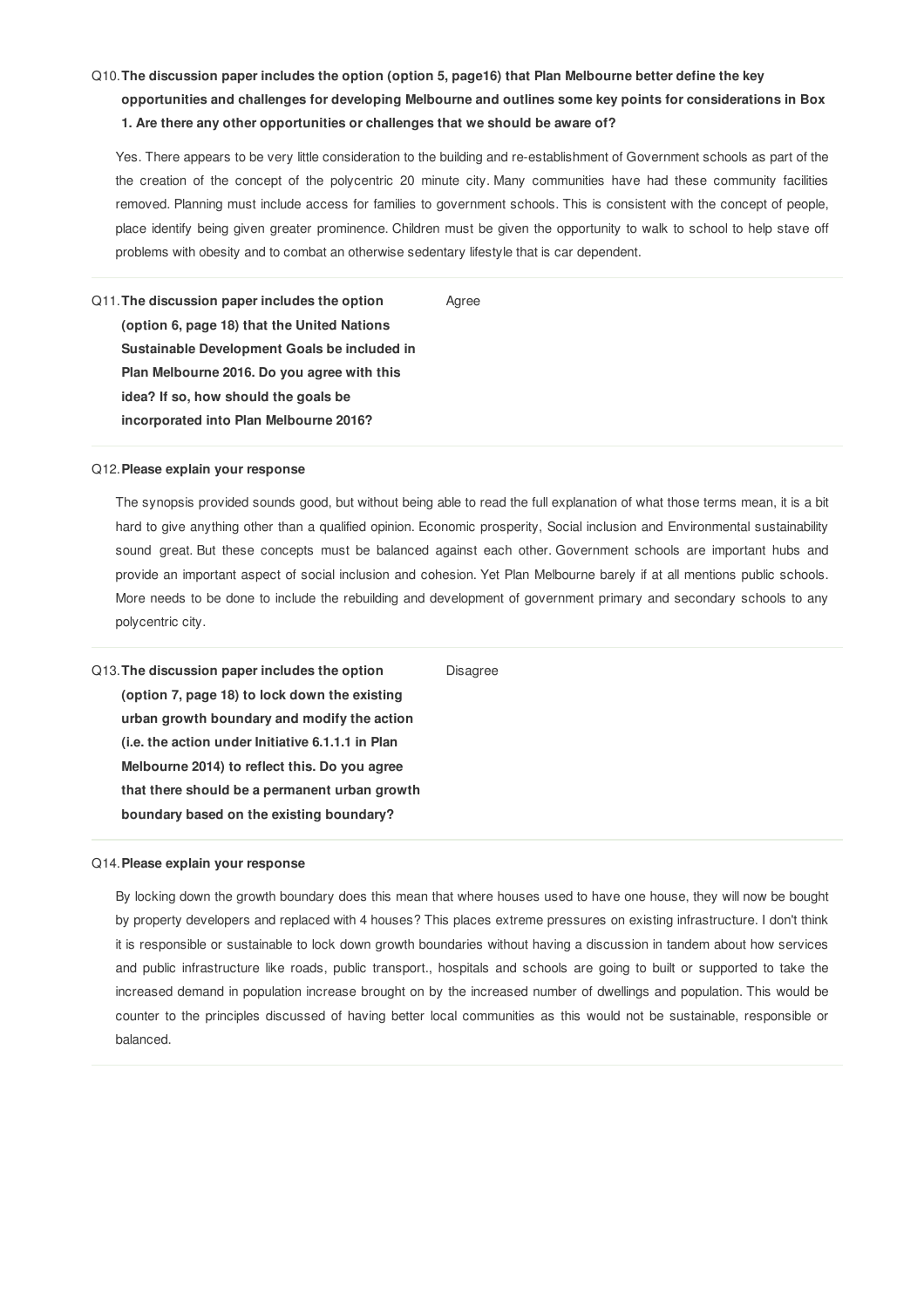# Q15. The discussion paper includes the option (option 8, page 18) that Plan Melbourne 2016 should more clearly **articulate the values of green wedge and peri-urban areas to be protected and safeguarded. How can Plan Melbourne 2016 better articulate the values of green wedges and peri-urban areas?**

These important areas need to be protected from property developers and over-development. These concepts need to be embedded in long term planning around the safeguarding of existing green wedges and Peri-urban areas. Legislating the protection of the existing green wedges/peri-urban areas would be a good start with the development of a government authority to protect and manage these areas would be appropriate. Or responsibility be given to Parks Victoria to manage. These areas should be listed in legislation, with any changes for de-listing requiring bi-partisan support to be changed in the parliament.

Q16. The discussion paper includes the option (option 9, page 18) to remove the concept of an Integrated Economic Triangle and replace it with a high-level 2050 concept map for Melbourne (i.e. a map that shows the Expanded **Central City, National Employment Clusters, Metropolitan Activity Centres, State-Significant Industrial Precincts, Transport Gateways, Health and Education Precincts and Urban Renewal Precincts). What other elements should be included in a 2050 concept map for Melbourne?**

You must include the provision of government public schools are part of education precincts, but you should also include cultural and/or artistic precincts as well. Also Open space and sporting precincts need to be shown as well.

Disagree

Q17.**The discussion paper includes the option (option 10, pages 18) that the concept of Melbourne as a polycentric city (i.e. a city with many centres) with 20-minute neighbourhoods (i.e. the ability to meet your everyday (nonwork) needs locally, primarily within a 20 minute walk) be better defined. Do the proposed definitions adequately clarify the concepts?**

#### Q18.**Please explain your response**

No because I can't see how public schools fit into that concept.

Q19.**The discussion paper includes options (options 11-17, pages 23 to 27) that identify housing, climate change, people place and identity and partnerships with local government as key concepts that need to be incorporated into Plan Melbourne 2016. Do you support the inclusion of these as key concepts in Plan Melbourne 2016?** Strongly Disagree

## Q20.**Please explain your response**

Livability and use and enjoyment of the neighbourhood must be paramount. Reliance on cars must be reduced. We have to be smarter about how neighbourhoods are developed these days and balance the responsible and sustainable growth with out and out developer greed with no responsibility after housing is built.

# Q21.**Any other comments about chapter 2 (growth, challenges, fundamental principles and key concepts)?**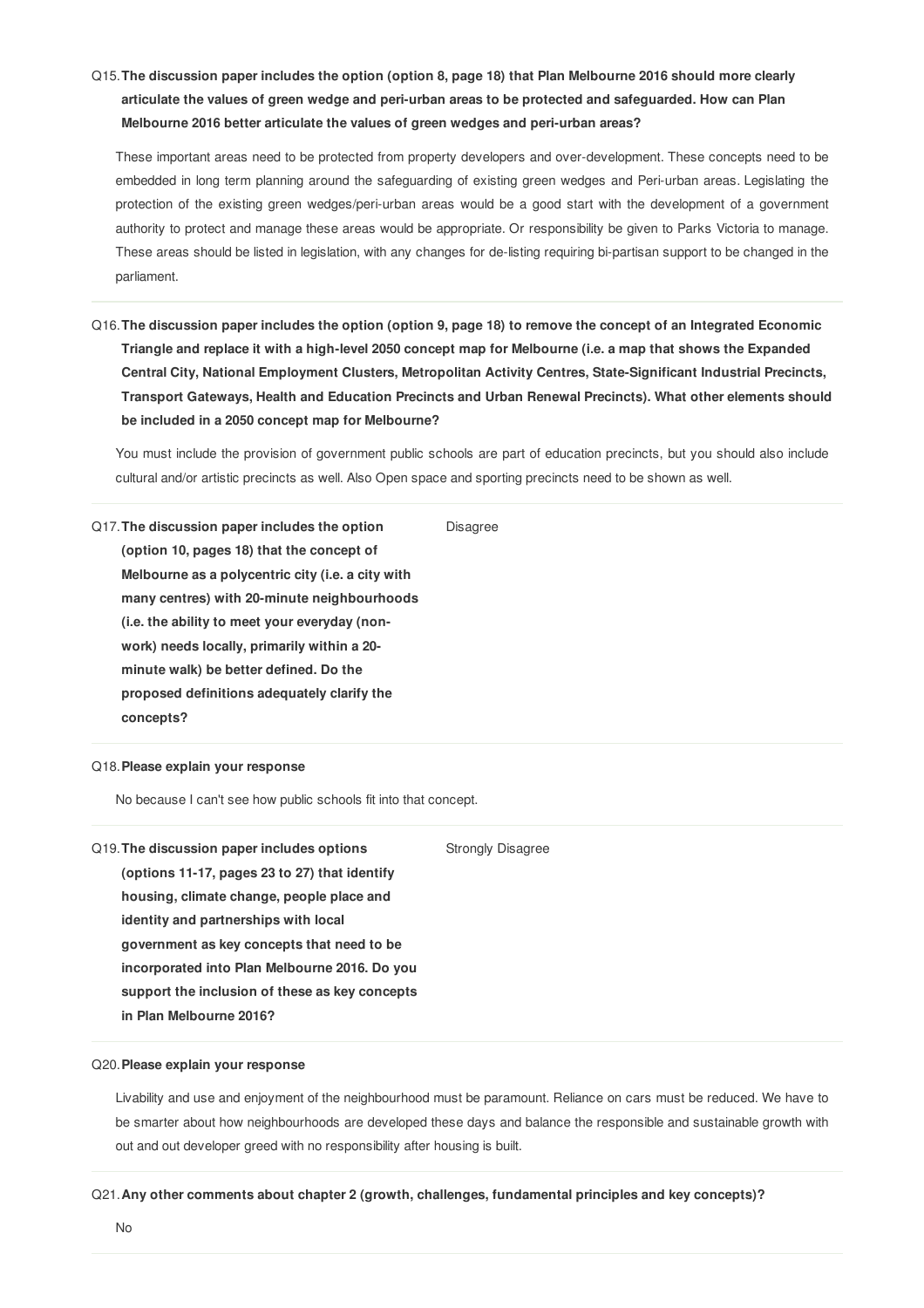#### Q22.**Climate change comments**

We must take action on climate change. Conservative politics are beholden to coal based and property developer based lobby group interests. We must make sure that we leave the planet in a good state for the next generation (our kids). To do otherwise is irresponsible. We live in country with an abundance of natural, renewable resources. We should capitalise on that.

Q23. The discussion paper includes the option (option 20, page 30) to revise the Delivering Jobs and Investment chapter in Plan Melbourne 2014 to ensure the significance and roles of the National Employment Clusters as **places of innovation and knowledge-based employment are clear. How can Plan Melbourne 2016 better articulate the significance and roles of the National Employment Clusters as places of innovation and knowledge-based employment?**

not answered

- Q24.**The discussion paper includes two options (page 30) relating to National Employment Clusters, being:Option 21A: Focus planning for National Employment Clusters on core institutions and businesses.Option 21B: Take a broader approach to planning for National Employment Clusters that looks beyond the core institutions and businesses.Which option do you prefer?** not answered
- Q25.**Please explain why you have chosen your preferred option**

#### not answered

| Q26. The discussion paper includes the option        | not answered |
|------------------------------------------------------|--------------|
| (option 22, pages 30) to broaden the East            |              |
| Werribee National Employment Cluster to call it      |              |
| the Werribee National Employment Cluster in          |              |
| order to encompass the full range of activities      |              |
| and employment activities that make up               |              |
| Werribee. This could include the Werribee            |              |
| <b>Activity Centre and the Werribee Park Tourism</b> |              |
| Precinct. Do you agree with broadening the           |              |
| <b>East Werribee Cluster?</b>                        |              |
|                                                      |              |

# Q27.**Why?**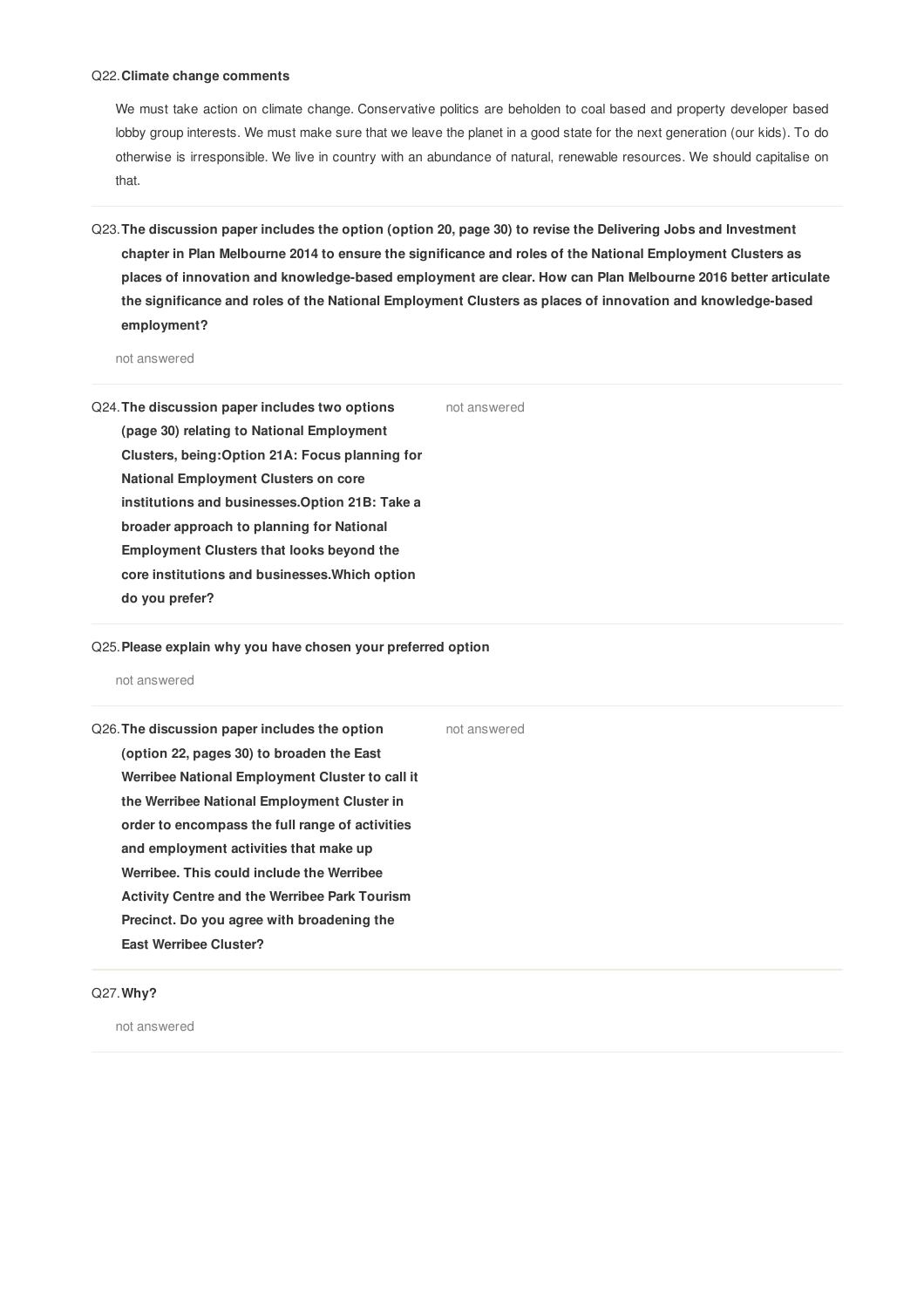Q28.**The discussion paper includes the option (option 23, pages 30) to broaden the Dandenong South National Employment Cluster to call it the Dandenong National Employment Cluster in order to encompass the full range of activities and employment activities that make up Dandenong. This could include the Dandenong Metropolitan Activity Centre and Chisholm Institute of TAFE. Do you agree with broadening the Dandenong South National Employment Cluster?**

#### Q29.**Why?**

not answered

Q30. The discussion paper includes options (options 24 to 30, pages 34-35) that consider the designation of Activity Centres and criteria for new Activity Centres. Do you have any comments on the designation of Activity Centres **or the criteria for new Activity Centres as outlined in the discussion paper?**

not answered

Q31. The discussion paper includes the option (option 31, page 35) to evaluate the range of planning mechanisms available to protect strategic agricultural land. What types of agricultural land and agricultural activities need to **be protected and how could the planning system better protect them?**

not answered

Q32. The discussion paper includes the option (option 32, page 36) to implement the outcomes of the Extractive **Industries Taskforce through the planning scheme, including Regional Growth Plans, to affirm that extractive industries resources are protected to provide an economic supply of materials for construction and road industries. Do you have any comments in relation to extractive industries? Reference page 36.**

not answered

Q33.**Any other comments about chapter 3 (delivering jobs and investment)?**

not answered

Q34.**The discussion paper includes the option (option 34, page 42) to include the Principal Public Transport Network in Plan Melbourne 2016. Do you agree that the Principal Public Transport Network should inform land use choices and decisions?** Agree

### Q35.**Why?**

Public Transport must aid people getting around. It has to be accessible, functional and centrally available to access. We just can't keep stacking more and more cars on the road. Gridlock is already apparent in many places in Melbourne. It will only get worse, not better.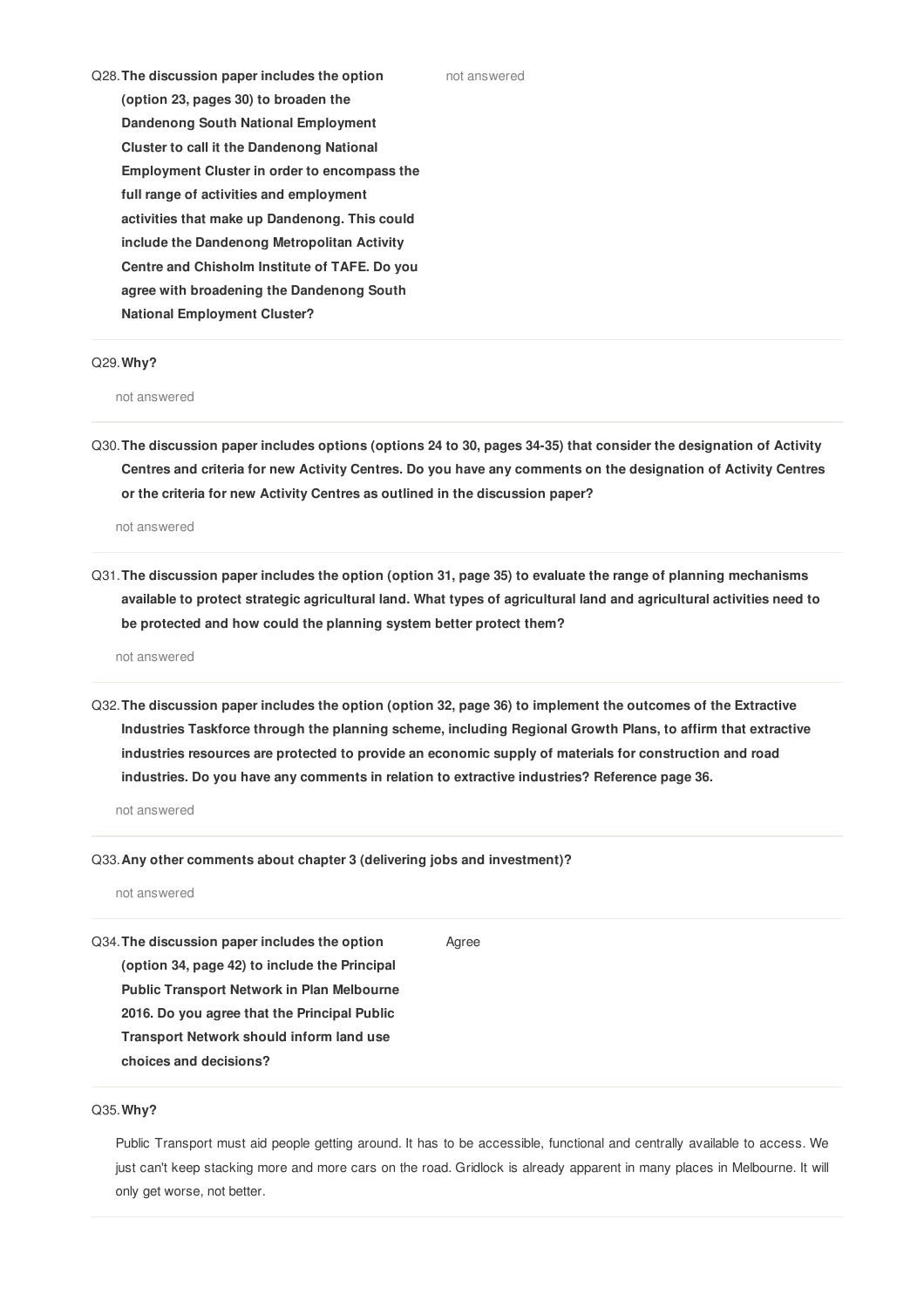# Q36.**The discussion paper includes the option (option 35, page 43) to incorporate references to Active Transport Victoria (which aims to increase participation and safety among cyclists and pedestrians) in Plan Melbourne 2016. How should walking and cycling networks influence and integrate with land use?**

We must embrace a cycling culture like is the case in Europe and parts of Asia. We used to have a walking culture in Australia. The removal of public schools in many suburbs has had a big impact on that. Most kids used to walk to schools in the 1970, or ride their bikes. Get kids out walking

and riding again to schools, and out of mum and dad's car!!

#### Q37.**Any other comments about chapter 4 (a more connected Melbourne)?**

not answered

Q38.**The discussion paper includes the option (option 36A, pages 46) to establish a 70/30 target where established areas provide 70 per cent of Melbourne's new housing supply and greenfield growth areas provide 30 per cent. Do you agree with establishing a 70/30 target for housing supply?** Strongly Disagree

## Q39.**Why?**

There is too much pressure on existing infrastructure. I live in the suburbs because I didn't want to live in a crowded inner city space. On the one hand Plan Melbourne talks about lockign down urban sprawl, but then you talk about intensifying suburban living spaces without matching infrastructure or improving services. That is a recipe for disaster, as increasing business and population in suburban areas will only increase travel times to work in the city. Unless and until actiivty centres are defined better, adn more and more workplaces go out to suburban areas, this is just a pipe dream. There has been a loss of traditional manufacturing jobs that used to be in suburban areas. There was a sudden shift in the 80's to services based jobs as part of the shift in the economy and most of these jobs are in city areas, not suburban. Unless job creation occurs at the same rate in suburban areas, this idea will fail.

#### Q40.**What, if any, planning reforms are necessary to achieve a 70/30 target?**

None, because this idea is a bad idea.

Q41.**The discussion paper includes the option (option 36B, page 46) to investigate a mechanism to manage the sequence and density of the remaining Precinct Structure Plans based on land supply needs. Do you** Agree

**agree with this idea?**

# Q42.**Why?**

It would be good to manage any demands on land supply needs as things may rapidly change and things may need to be re-assessed.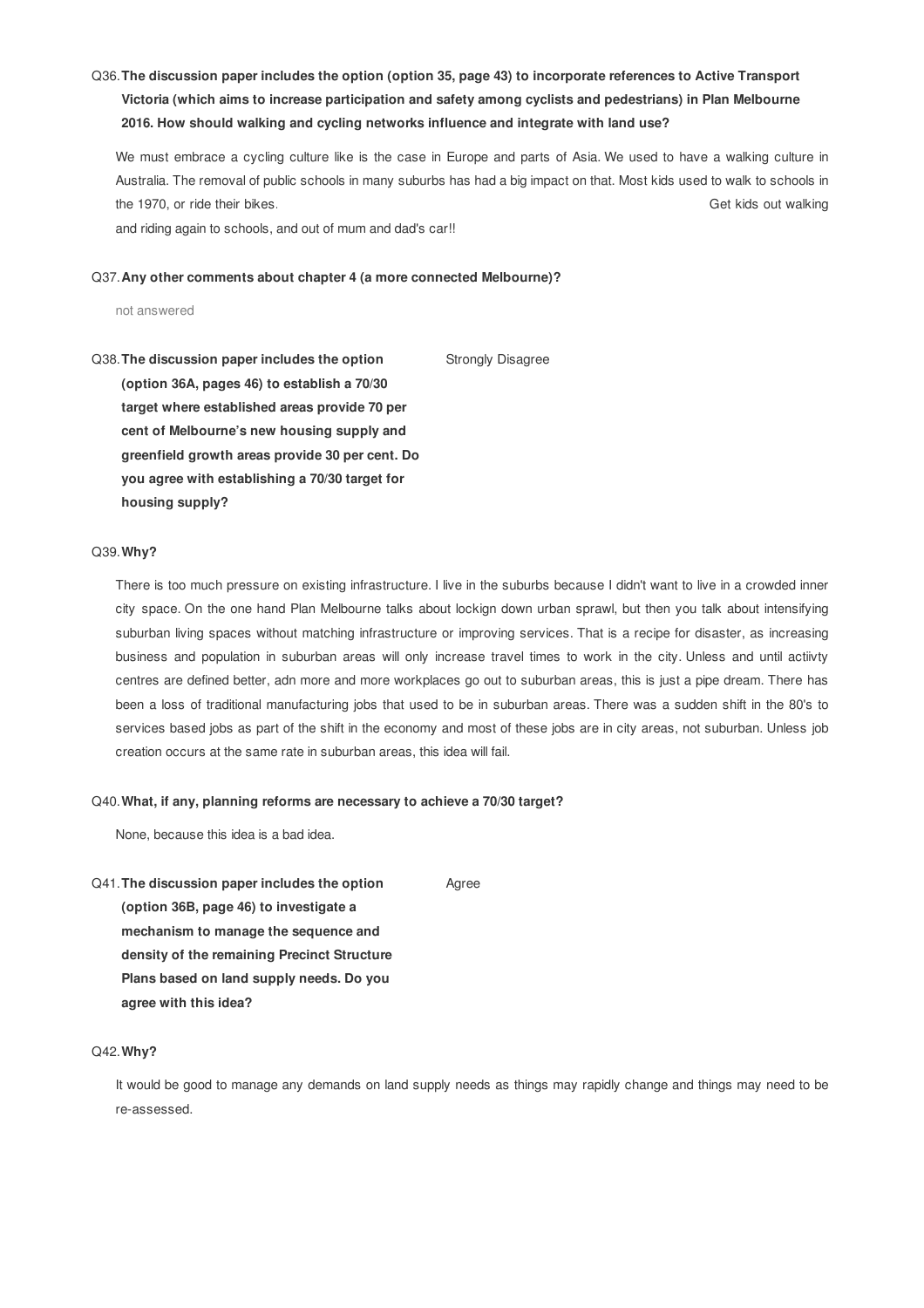- Strongly Disagree
- Q43.**The discussion paper includes the option (option 36C, page 46) to focus metropolitan planning on unlocking housing supply in established areas, particularly within areas specifically targeted for growth and intensification. Do you agree with this idea?**

#### Q44.**Why?**

Things are already busy and overcrowded. This just detracts from livability. Also because of the lack of public schools, it actually artificially pushes up the cost of housing in and around so called 'desirable' public schools. You have to careful manage this and take into account local issues, such as access to local government schools .

Q45.**The discussion paper includes options (option 37, page 50) to better define and communicate Melbourne's housing needs by either:Option 37A: Setting housing targets for metropolitan Melbourne and each sub-region relating to housing diversity, supply and affordabilityOption 37B: Developing a metropolitan Housing Strategy that includes a Housing Plan Which option do you prefer?** Option 37A

# Q46. The discussion paper includes the option (option 38, page 52) to introduce a policy statement in Plan Melbourne **2016 to support population and housing growth in defined locations and acknowledge that some areas within defined locations will require planning protection based on their valued character. How could Plan Melbourne 2016 clarify those locations in which higher scales of change are supported?**

Develop some kind of protection index that rates areas needing protection as low, medium or high depending on the character of the area, which might include areas such as aboriginal or other cultural or historical factors that include history or architectural significance to Melbourne.

# Q47. The discussion paper includes the option (option 39, page 52) to clarify the direction to 'protect the suburbs'. **How could Plan Melbourne 2016 clarify the direction to protect Melbourne and its suburbs from inappropriate development?**

See above. But you must have a balanced and sustainable approach to development. The property developers are rampant at the moment. Again, another index could be developed to look at overall development applications, introduction of plot ratios on sites for eg like has occurred in the city. Many developments over-capitalize on the site, and build on 90%+ leaving very little land. This creates other problems and also contributes to loss of valuable vegetation and grass which absorbs rain water run off. Unless rainwater is harvested, this also puts more pressure on urban drainage systems. Stronger penalties must also be developed and enforcement mechanisms to deal with people who break by laws or thumb their nose at development controls.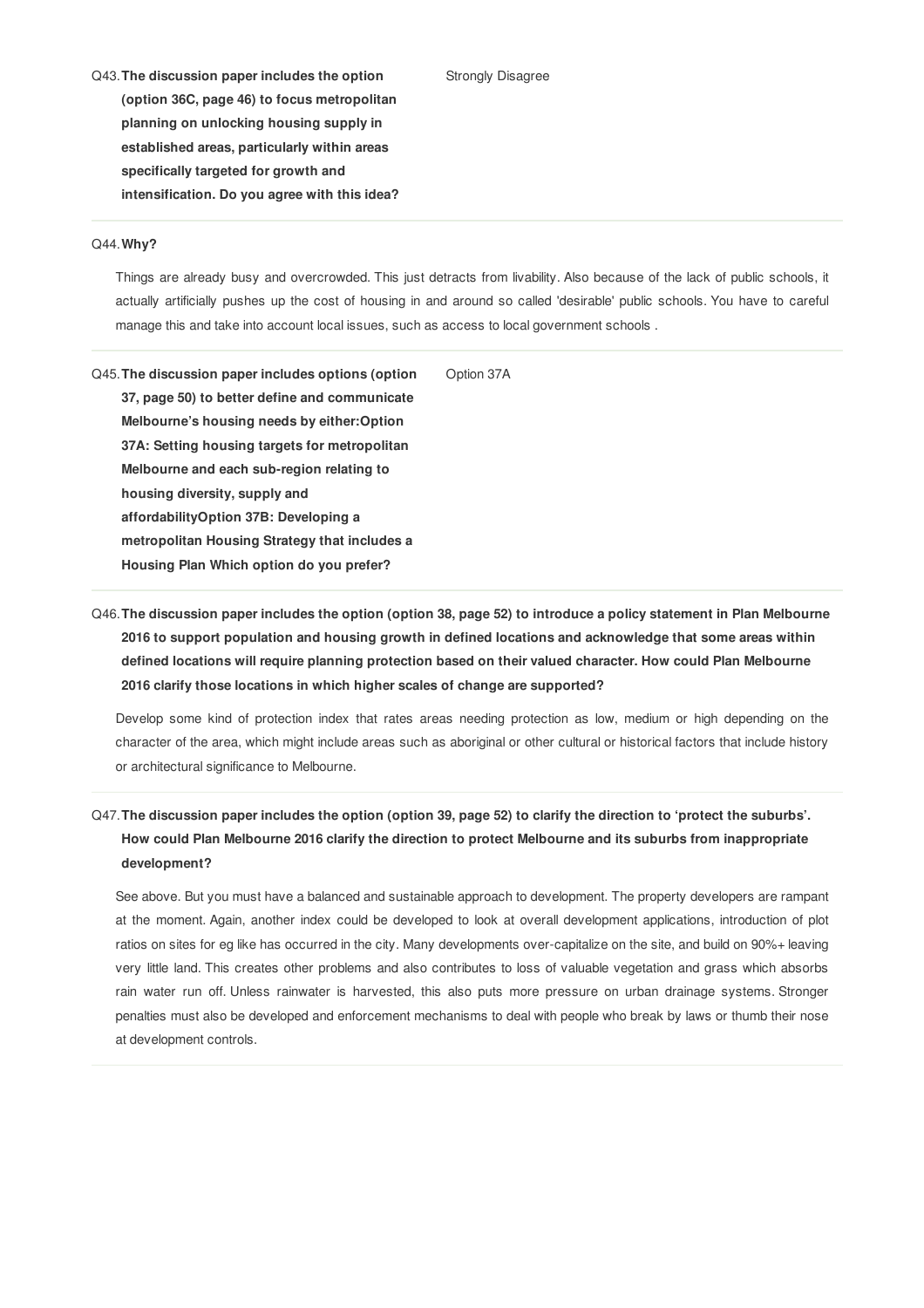#### Option 40B

Q48.**The discussion paper includes the option (option 40, page 56) to clarify the action to apply the Neighbourhood Residential Zone to at least 50 per cent of residential land by:Option 40A: Deleting the action and replacing it with a direction that clarifies how the residential zones should be applied to respect valued character and deliver housing diversityOption 40B: Retain at least 50 per cent as a guide but expand the criteria to enable variations between municipalitiesWhich option do you prefer?**

Q49. The discussion paper includes the option (option 42, page 58) to include an action in Plan Melbourne 2016 to **investigate how the building and planning system can facilitate housing that readily adapts to the changing** needs of households over the life of a dwelling. In what other ways can Plan Melbourne 2016 support greater **housing diversity?**

I'm not sure that relaxing planning controls around renovations/redevelopments are a good idea, because this would allow the changing of neighbourhood character by stealth. Changes should be allowed, but only within the existing footprint of the building on the land and/or building envelope.

Q50.**A number of options are outlined in the discussion paper (page 58) to improve housing affordability, including:Option 45A: Consider introducing planning tools that mandate or facilitate or provide incentives to increase social and affordable housing supply.Option 45B: Evaluate the affordable housing initiative pilot for** land sold by government to determine whether to extend this to other suitable land sold by government. Option **45C: Identify planning scheme requirements that could be waived or reduced without compromising the amenity of social and affordable housing or neighbouring properties.What other ideas do you have for how Plan Melbourne 2016 can improve housing affordability?**

I think you have to bite the bullet and go with option 45A. You have to provide social and affordable housing to people in affluent and desirable areas. This increases social cohesion and access things like education resources in higher SES areas, will improve the life chances of people from a low SES background.

## Q51.**Any other comments about chapter 5 (housing)?**

not answered

| Q52. The discussion paper includes the option     | Agree |
|---------------------------------------------------|-------|
| (option 46, page 69) to introduce Strategic       |       |
| <b>Environmental Principles in Plan Melbourne</b> |       |
| 2016 to guide implementation of environment,      |       |
| climate change and water initiatives. Do you      |       |
| agree with the inclusion of Strategic             |       |
| <b>Environmental Principles in Plan Melbourne</b> |       |
| 2016?                                             |       |
|                                                   |       |

## Q53.**Why?**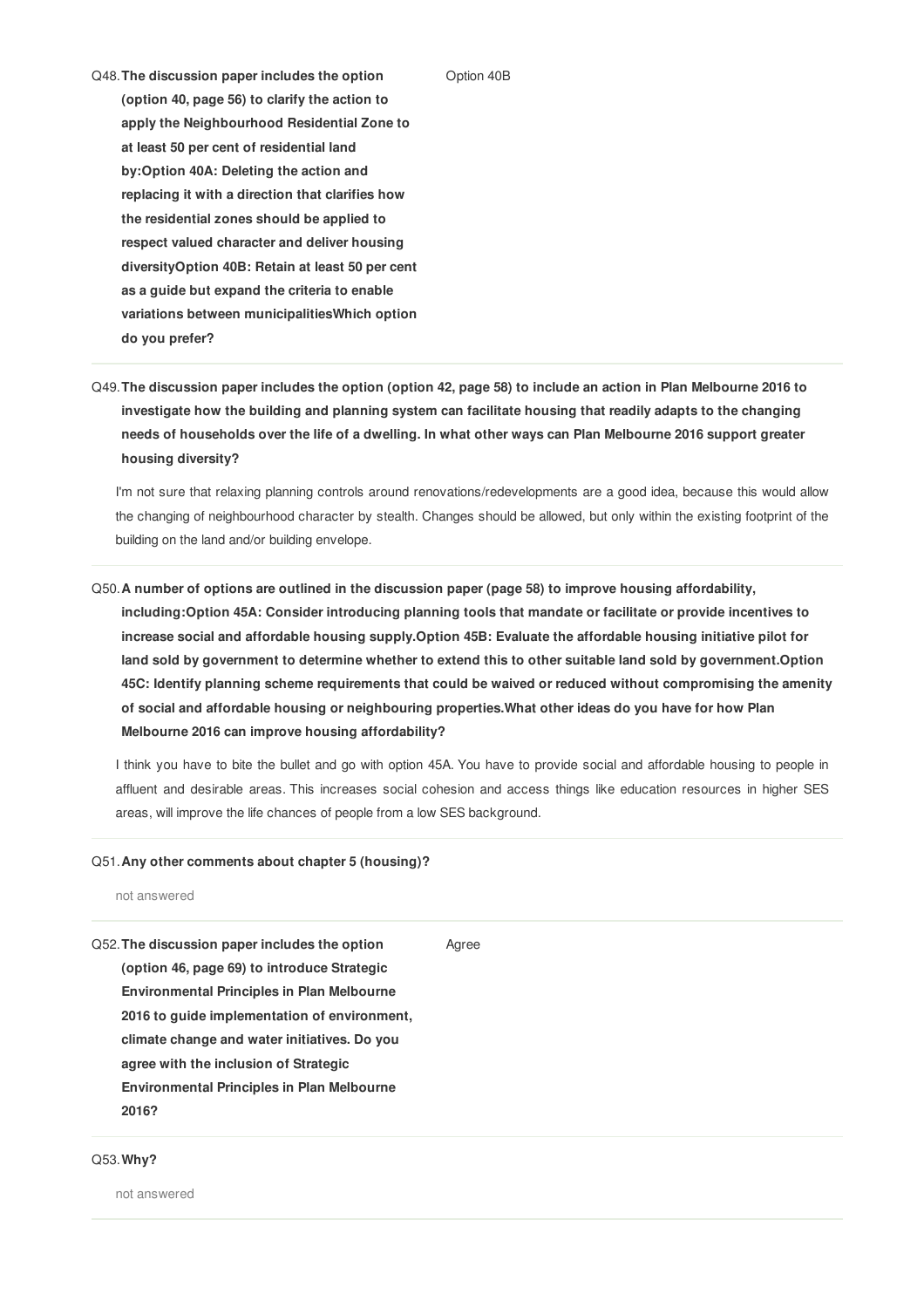Q54.**The discussion paper includes the option (option 47, page 72) proposes to review policy and hazard management planning tools (such as overlays) to ensure the planning system responds to climate change challenges. Do you agree with this proposal?**

## Q55.**Why?**

not answered

Q56. The discussion paper includes options (options 48 and 49, page 72) to update hazard mapping to promote **resilience and avoid unacceptable risk, and update periodically the planning system and supporting legislative** and policy frameworks to reflect best available climate change science and data. Do you have any comments on **these options?**

Agree

not answered

| Q57. The discussion paper includes the option<br>(option 50, pages 73) to incorporate natural<br>hazard management criteria into Victorian<br>planning schemes to improve planning in areas<br>exposed to climate change and environmental<br>risks. Do you agree with this idea?                                                                                                                       | Agree |
|---------------------------------------------------------------------------------------------------------------------------------------------------------------------------------------------------------------------------------------------------------------------------------------------------------------------------------------------------------------------------------------------------------|-------|
| Q58. Why?<br>not answered                                                                                                                                                                                                                                                                                                                                                                               |       |
| Q59. The discussion paper includes the option<br>(option 51, page 75) to investigate<br>consideration of climate change risks in<br>infrastructure planning in the land use<br>planning system, including consideration of an<br>'infrastructure resilience test'. Do you agree<br>that a more structured approach to<br>consideration of climate change risks in<br>infrastructure planning has merit? | Agree |

# Q60.**Why?**

not answered

Q61.**The discussion paper includes the option (option 52, page 76) to strengthen high-priority habitat corridors throughout Melbourne and its peri-urban areas to improve long-term health of key flora and fauna habitat. Do you agree with this proposal?** Strongly agree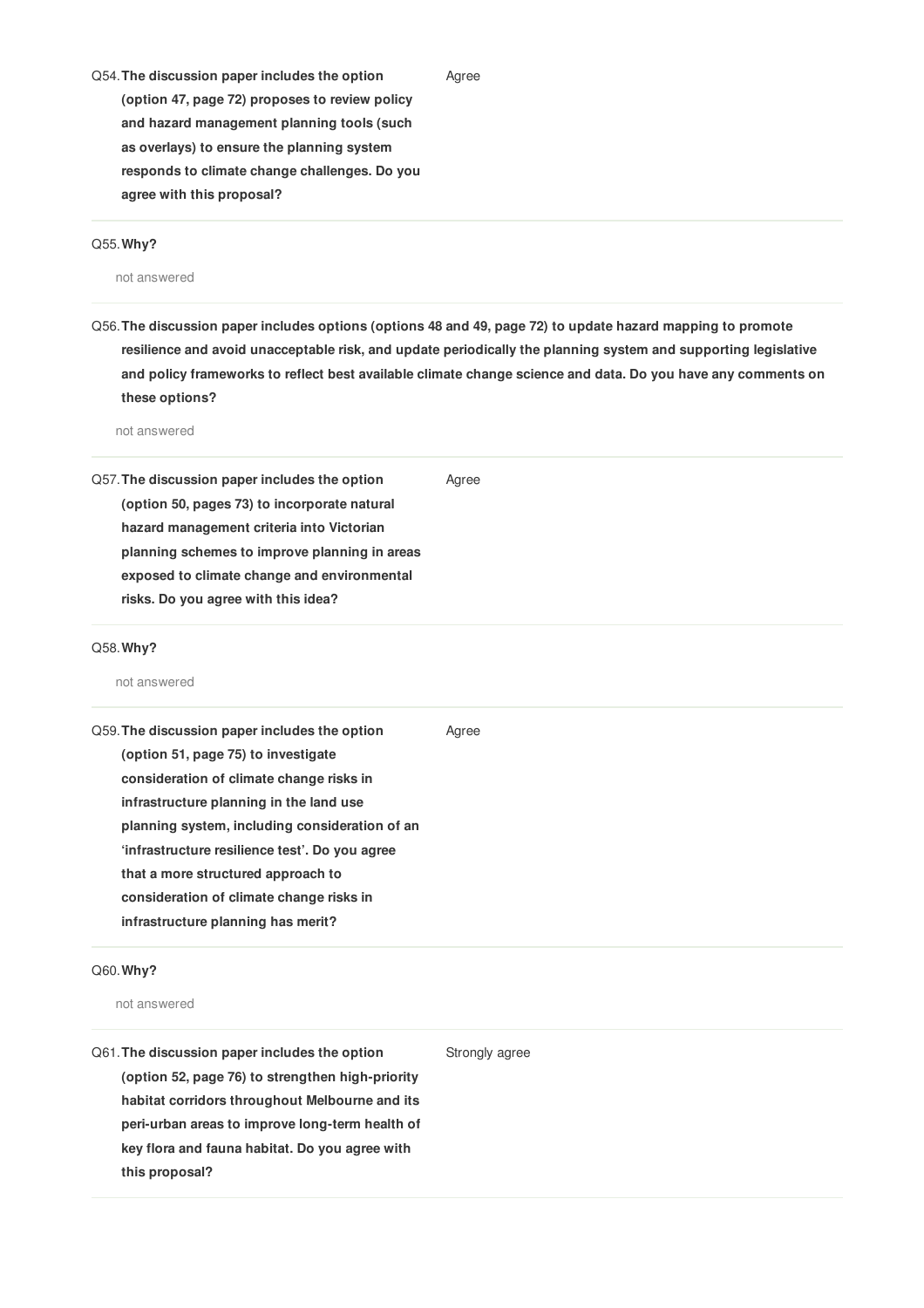not answered

Q63. The discussion paper includes options (options 53 and 54, pages 78 and 79) to introduce strategies to cool our **city including: increasing tree canopy, vegetated ground cover and permeable surfaces; use of Water Sensitive Urban Design and irrigation; and encouraging the uptake of green roofs, facades and walls, as appropriate materials used for pavements and buildings with low heat-absorption properties. What other strategies could be beneficial for cooling our built environment?**

Strongly agree

not answered

Q64.**The discussion paper includes the option (option 56A, page 80) to investigate opportunities in the land use planning system, such as strong supporting planning policy, to facilitate the increased uptake of renewable and low-emission energy in Melbourne and its periurban areas. Do you agree that stronger land use planning policies are needed to facilitate the uptake of renewable and low-emission energy?**

## Q65.**Why?**

Because we can't keep stinking up our planet without dire consequences!

Q66.**The discussion paper includes options (options 56B and 56C page 80) to strengthen the structure planning process to facilitate future renewable and low emission energy generation technologies in greenfield and urban renewal precincts and require consideration of the costs and benefits of renewable or low-emission energy options across a precinct. Do you agree that the structure planning process should facilitate the uptake of renewable and low-emission technologies in greenfield and urban renewal precincts?**

Q67.**Why?**

See above.

Strongly agree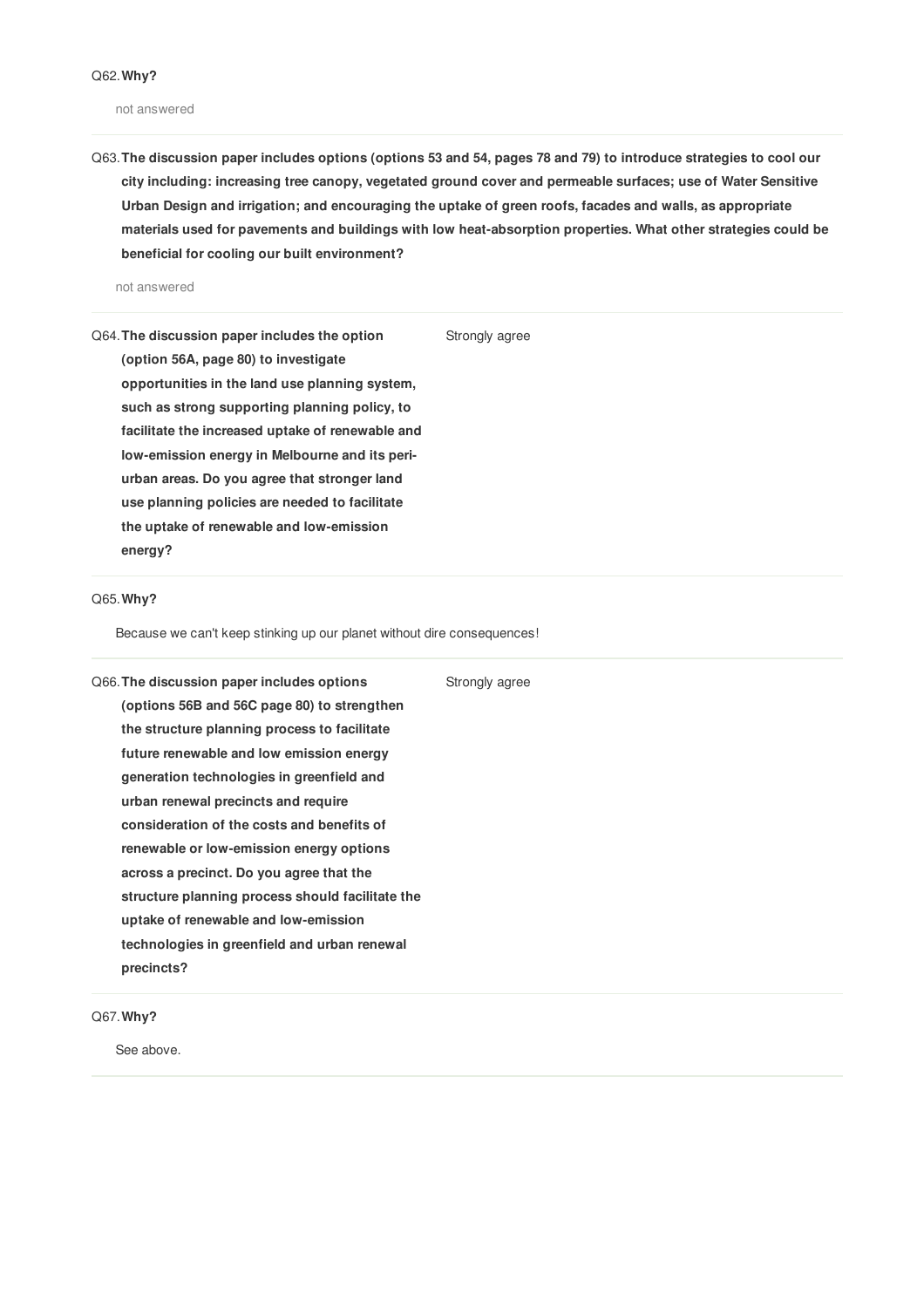Q68.**The discussion paper includes the option (option 57, page 81) to take an integrated approach to planning and building to strengthen Environmentally Sustainable Design, including consideration of costs and benefits. Do you agree that an integrated planning and building approach would strengthen Environmentally Sustainable Design?**

## Q69.**Why?**

See above.

Q70.**Any other comments about chapter 6 (a more resilient and environmentally sustainable Melbourne)?**

not answered

Q71. Please provide your feedback on 'Chapter 7. New planning tools' below. If you do not want to provide feedback **on this chapter please selected 'save & continue'.**

Agree

not answered

Q72. The discussion paper includes options (options 58A and 58B, page 84) to evaluate whether new or existing **planning tools (zones and overlays) could be applied to National Employment Clusters and urban renewal areas. Do you have any comments on the planning tools (zones and overlays) needed for National Employment Clusters and urban renewal areas?**

not answered

Q73.**The discussion paper includes options (options 59A and 59B, page 84) to evaluate the merits of code assessment for multi-unit development, taking into account the findings from the 'Better Apartments' process, to either replace ResCode with a codified process for multi-unit development or identify ResCode standards that can be codified. Do you have any comments on the merits of code assessment for multi-unit development?**

Replace res-code. It is out of date. A more up to date approach is required.

#### Q74.**Any other comments about chapter 7 (new planning tools)?**

not answered

Q75. The discussion paper includes the option (options 1 and 61, pages 14 and 90) of Plan Melbourne being an **enduring strategy with a long-term focus supported by a 'rolling' implementation plan. Do you agree that separating the long-term strategy from a shorter-term supporting implementation plan is a good idea?**

Disagre. What happens if a conservative government gets in an changes tact? You would be better served to implement it over the short term.

### Q76.**If a separate implementation plan is developed for Plan Melbourne 2016 what will make it effective?**

Unsure